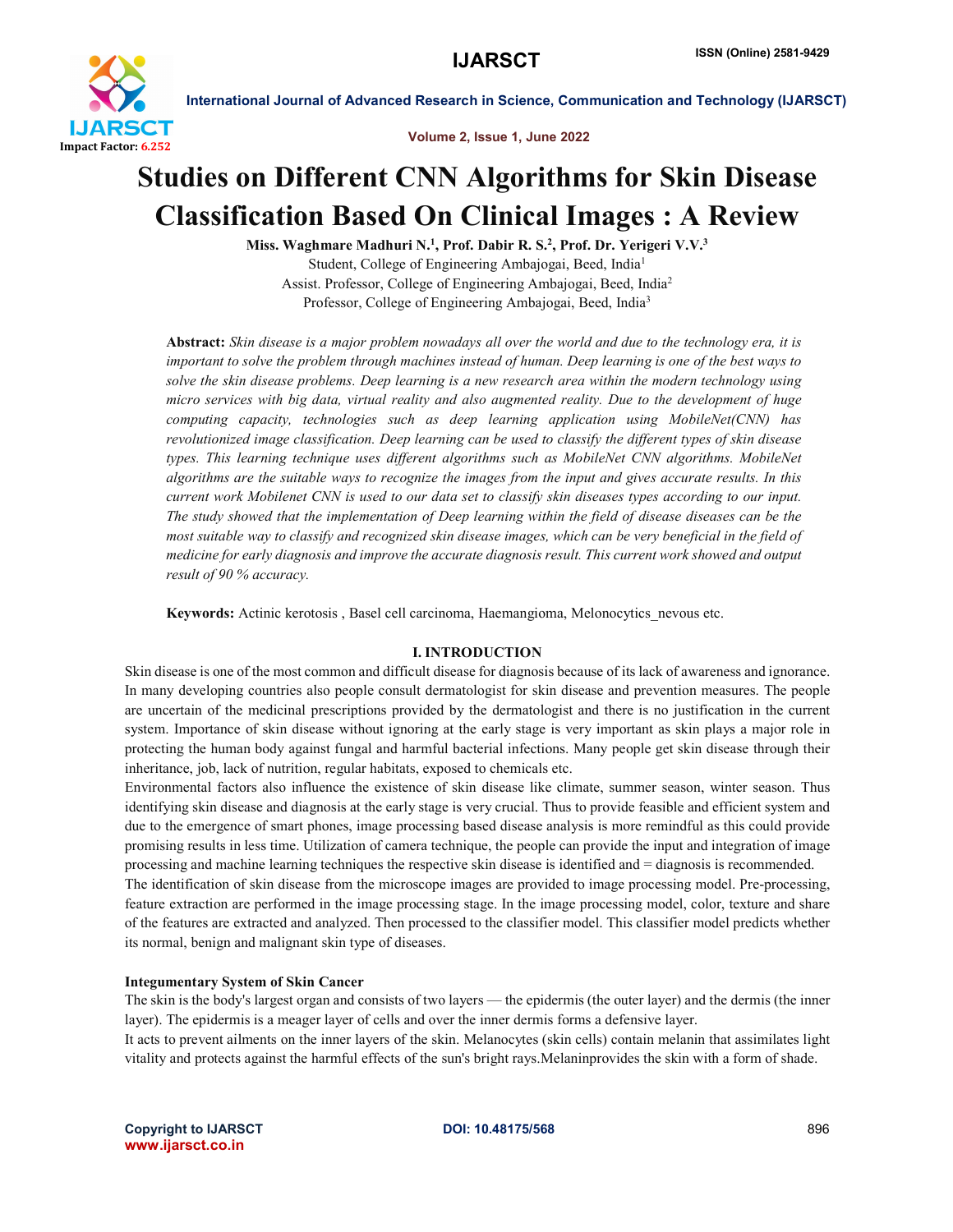



# Volume 2, Issue 1, June 2022

#### II. LITERATURE REVIEW

(Sasikala et al., 2018) propose one of the most popular articles that uses CNN for the recognition and classification of malignant growth. They state that the accuracy of their proposed CNN is more efficient than most of the neural systems. Thus CNN can be a good alternative for classification malignancy grouping andthe accuracy of the CNN method is 96% but the dataset for this scheme was reasonably small 1000 images.

(Pomponiu et al., 2016) use only 399 images to arrange melanomas versus nevus typed.In this study that use a pertained deep neural network (DNN). Once again, this dataset is unreasonably small for a scheme that should characterize such sensitive client data. This method achieves 92.1 % affectability, 95.18 %explicitness, and 93.64 % accuracy.

(Codella et al., 2015) use 2624 Universal Skin Imaging Coordinated Effort (ISIC) dermatoscopic images. They apply transfer karnmy using AlexNet; in addition they apply scanty coding, deep leftover scheme, and convolutionary Uorganization. After extraction factures using transfer learning a support vector machine is used for classification. They achieve 93.1% accuracy, 94.9% affectability, and 92.8% peculiarity for grouping melanoma versus non melanoma. An accuracy of 73.9 percent, an affectability of 73.8 percent, and an explicitness of 74.3 percent were accounted for more troublesome segregation between melanomas and atypical nevi.

(Kawahara et al, 2016) utilize a multi-class classifier with 10 labels using AlexNet (transfer learning) extract features. The creators used 1300 images of 10 skin lesions and announced 81.8% accuracy.

(Brinker et al., 2019) use in-depth information on how to prepare CNN with 12,378 opensource dermoscopic images and used 100 images to evaluate the performance of CNN with 157 dermatologists from 12 different college emergency hospitals in Germany. The standard affectability and Particularity performed by dermatologists with dermoscopic images (which were the evaluation measurements used in their journal) wasterritory74.1%and 91.3 %.

(Hosny et al., 2019) study skin injury techniques (melanoma and so on) using a preprepared CNN model using transfer learning with AlexNet. They use ph2 dataset and the accuracy is accuracy (98.61%), affectability (98.93%), explicitness (98.93%)and accuracy (97.73%).

(Mendes et al., 2018) examine the significance of programmed characterization technique to help skin sores conclusion utilizing CNN. The scheme was tested with 956 clinical images and accomplishes a territory of 96% for Melanoma under the Area under the Curve (AUC) and 91% for Basal Cell Carcinoma.

(Ramlakhan et al., 2011) introduce a prototype of an automated image-based melanoma identification scheme for Android smartphones. The scheme comprises of three main parts: segmentation of images, calculation of features and classification. A skin lesion image is converted to a monochrome image for outline contour detection. They are used as an input KNN for classifier; in that work just two classes used melanoma and convenient automated diagnosis of skin. They achieve an average precision of 66.7%, with an average recall / sensitivity of malignant class of 60.7% and a specificity of 80.5%.

(Ruiz et al., 2011) present a clinical decision support scheme for diagnosing melanoma using in pictures set of the skin lesion to be diagnosed as input. In order to extract the impacted region, the scheme analyses the picture sequence, determines the features that show the degree of harm and it makes a choice according to them; they are used as an input KNN for classifier, a multilayered perceptron, a Bayesian classifier and the K- Nearest Neighbour (K-NN) algorithm. They are achieves approximately 87% and accuracy are 73.47%, 80.6% and 86.73%.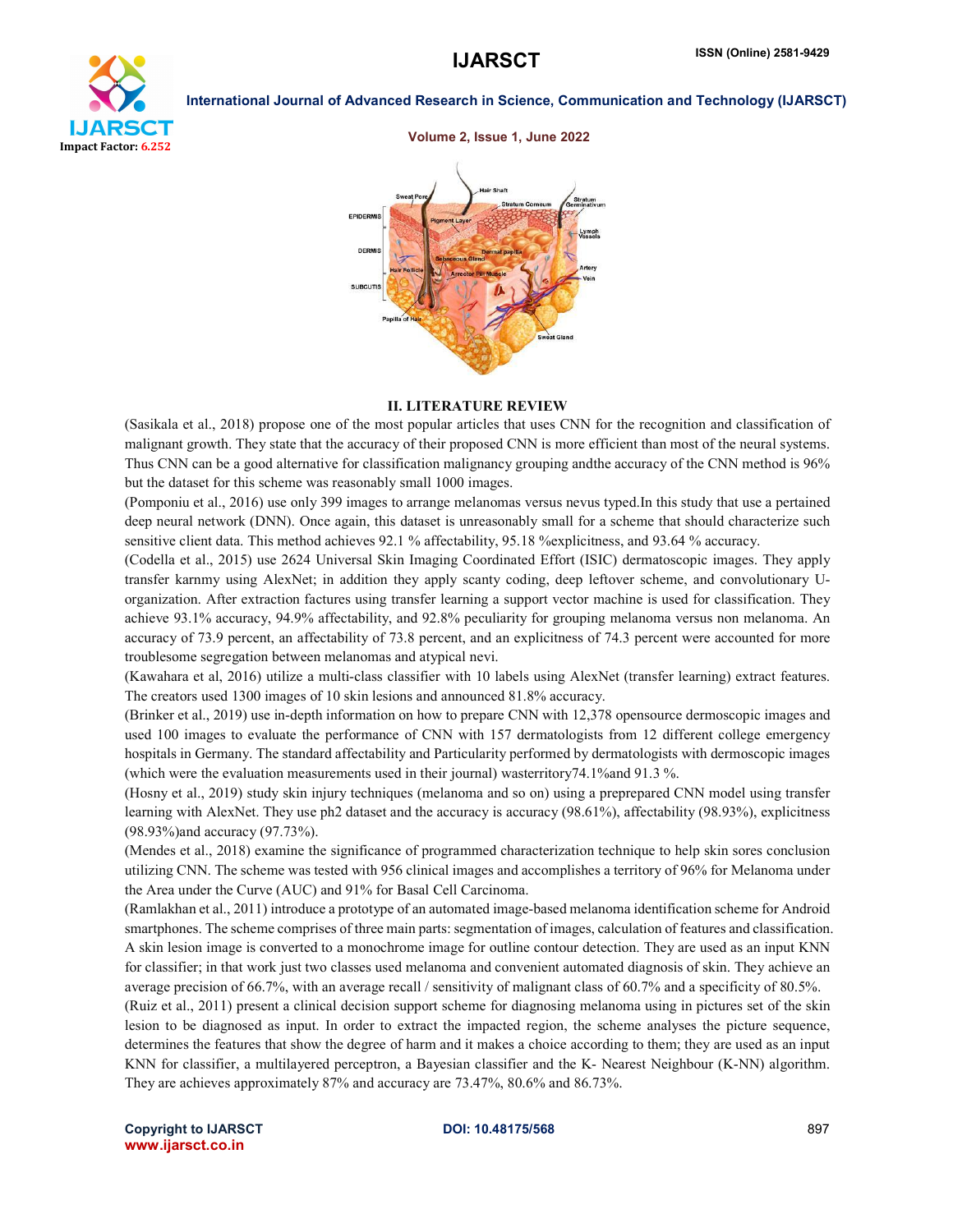

### Volume 2, Issue 1, June 2022

#### III. PROPOSED SYSTEM



Fig 1 explains the overall experimental approach for skin disease detection using image processing and computer vision techniques. In this the skin images are given into the system for processing. The input image is subjected to image processing process like pre-processing, feature extraction and machine learning based classifier to predict skin disease or not and recommend medicinal guidance based on the skin disease stage. The Proposed methodology is an effective tool which can analyze the people input skin disease to predict skin disease. In this proposed system, hybrid architecture with image processing and machine learning techniques are used to predict type of disease with promising accuracy in a short period of time.

The image processing phase invokes preprocessing, segmentation, feature extraction steps. The machine learning phase invokes 3 steps: processing, training and detection steps. The proposed system uses 2D Wavelet Transform algorithm for feature extraction in which color, texture and shape features are extracted from the skin input images. The correlation values are also been extracted from the input image.

#### IV. FACILITIS REQUIRED FOR PROPOSED WORK

An CNN uses a feed-forward method for neurons feeding and back propagation for parameters training. The main advantage of the CNN approach is its ability to extract topological properties from the raw gray-scale image automatically and generate a prediction to classify high-dimensional patterns. An CNN is composed of two distinct parts.



Fig. 5. LeNet-5 structure in modelling *CNN* for a 28*×*28 input image

Copyright to IJARSCT **DOI: 10.48175/568** 898 www.ijarsct.co.in The first part consists of several layers that extract features from the input image pattern by a composition of convolutional and sub-sampling layers. Conceptually, visual features from local receptive fields [15] are extracted by an extended 2D convolution approach to gain the appropriate spatially local correlation present in the input images. Since the precise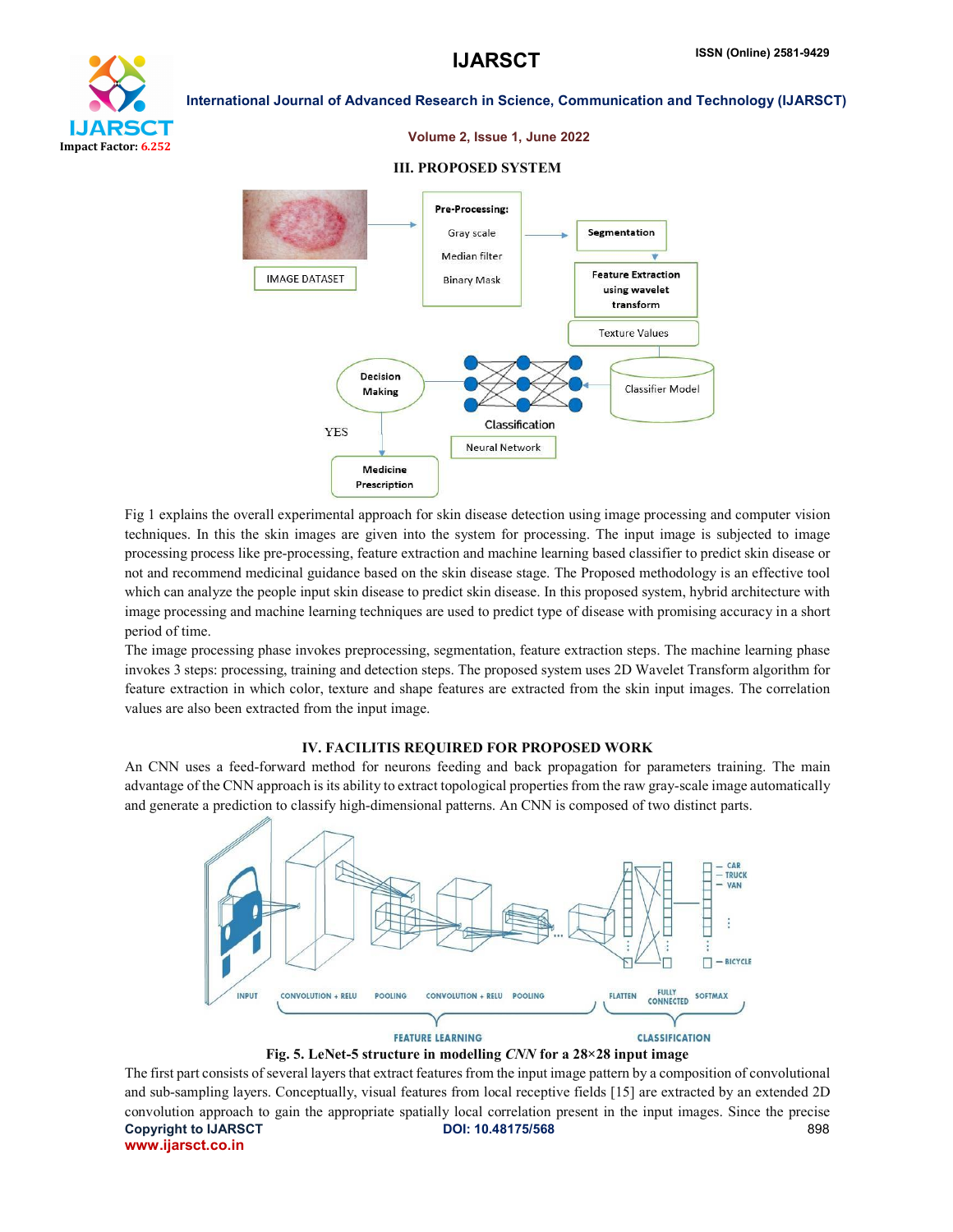

# Volume 2, Issue 1, June 2022

location of an extracted feature is inconsequent and dispensable, resolution reduction by 2 of the features is followed through the sub-sampling layers. The second distinct part categorizes the pattern into classes. In general, an CNN consists of three different layers: convolution layer, sub-sampling (max-pooling) layer and an ensemble of fully connected layers. In the current study, we use an CNN with the architecture of LeNet5 [15], see Fig. 5.

In the first layers (properties extractors) convolutional filters in a 5×5 pixels window are applied over the image. It is highly recommended to add two blank pixels at each four directions to avoid missing real data at each border in convolution computations.

The number of alternative three main layers depends on input database and can be varied between different input size to get better performance and confidence. In this work a LeNet5 with eight layers is used (including first layer as input grayscale image and also output layer). Each convolution layer (C-layers) has different feature maps, C1 is composed of 6 units while C3 has 16 and C5 has 120 units. Also because of convolution windows size  $(5\times5)$  and input size  $(28\times28)$ , the size of each convolution layer is defined as shown in Fig. 3: C1 is  $28 \times 28$ , C3  $10 \times 10$ , and C5 is  $1 \times 1$ , a single neuron.

# V. CONCLUSION

- The system is able to classify 10 most common skin diseases efficiently. An initial training gives the output accuracy of 97% approximately.
- This can be definitely increased by increasing the training data set in the deep learning model. A large data set can increase the accuracy to more than 90 percent.

# **REFERENCES**

[1] R. J. Hay, N. E. Johns, H. C. Williams, I. W. Bolliger, R. P. Dellavalle, and D. J. Margolis, ''The global burden of skin disease in 2010: An analysis of the prevalence and impact of skin conditions,'' J. Investigative Dermatology, vol. 134, no. 6, pp. 1527–1534, 2014.

[2] X. Huang, J. Zhang, J. Li, S. Zhao, Y. Xiao, Y. Huang, D. Jing, L. Chen, X. Zhang, J. Su, Y. Kuang, W. Zhu, M. Chen, X. Chen, and M. Shen, ''Daily intake of soft drinks and moderate-to-severe acne vulgaris in Chinese Adolescents,'' J. Pediatrics, vol. 204, pp. 256–262, Jan. 2018.

[3] Y. Deng, Q. Peng, S. Yang, D. Jian, B. Wang, Y. Huang, H. Xie, and J. Li, ''The rosacea-specific quality-of-life instrument (RosQol): Revision and validation among Chinese patients,'' PLoS ONE, vol. 13, no. 2, Feb. 2018, Art. no. e0192487.

[4] C. Junchen, W. Zeng, W. Pan, C. Peng, J. Zhang, J. Su, W. Long, H. Zhao, X. Zuo, X. Xie, J. Wu, L. Nie, H.-Y. Zhao, H.-J. Wei, and X. Chen, ''Symptoms of systemic lupus erythematosus are diagnosed in leptin transgenic pigs,'' PLoS Biol., vol. 16, no. 8, Aug. 2018, Art. no. e2005354.

[5] X. Xiaoyun, H. Chaofei, Z. Weiqi, C. Chen, L. Lixia, L. Queping, P. Cong, Z. Shuang, S. Juan, and C. Xiang, ''Possible involvement of F1F0-ATP synthase and intracellular ATP in Keratinocyte differentiation in normal skin and skin lesions,'' Sci. Rep., vol. 7, Feb. 2017, Art. no. 42672.

[6] A. Bewley, ''The neglected psychological aspects of skin disease,'' Brit. Med. J., vol. 358, p. 3208, Jul. 2017.

[7] W. Chen, X. Zhang, W. Zhang, C. Peng, W. Zhu, and X. Chen, ''Polymorphisms of SLCO1B1 rs4149056 and SLC22A1 rs2282143 are associated with responsiveness to acitretin in psoriasis patients,'' Sci. Rep.. vol. 4, no. 1, 2018, Art. no. 13182. doi: 10.1038/s41598-018-31352-2

[8] X. Zhou, W. Zhu, M. Shen, Y. He, C. Peng, Y. Kuang, J. Su, S. Zhao, X. Chen, and W. Chen, ''Frizzled-related proteins 4 (SFRP4) rs1802073G allele predicts the elevated serum lipid levels during acitretin treatment in psoriatic patients from Hunan, China,'' PeerJ, vol. 13, no. 6, 2018, Art. no. e4637.

[9] J. Deng, W. Dong, R. Socher, L. J. Li, K. Li, and L. F. Fei, ''ImageNet: A large-scale hierarchical image database,'' in Proc. IEEE Conf. Comput. Vis. Pattern Recognit., Jun. 2009, pp. 248–255.

[10] A. Esteva, B. Kuprel, R. A. Novoa, J. Ko, S. M. Swetter, H. M. Blau, and S. Thrun, ''Dermatologist-level classification of skin cancer with deep neural networks,'' Nature, vol. 542, pp. 115–118, Feb. 2017.

[11] X. Zhang, S. Wang, J. Liu, and C. Tao, ''Towards improving diagnosis of skin diseases by combining deep neural network and human knowledge,'' Med. Inform. Decis. Making, vol. 18, no. 2, p. 59, 2018.